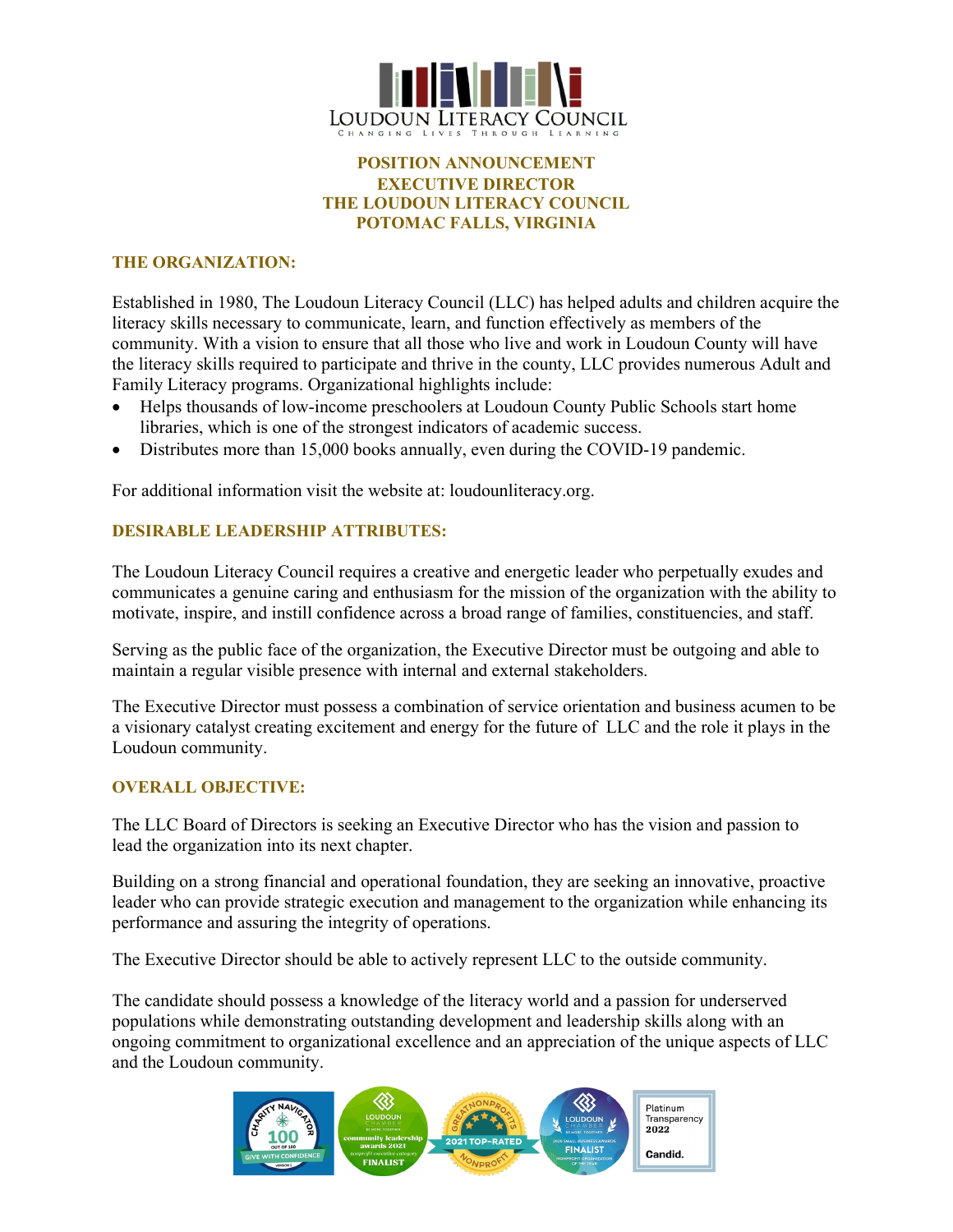

# **PURPOSE OF THE POSITION:**

The Executive Director oversees the administration, growth, and development of strong, effective programs while maximizing LLC resources to the greatest benefit of its constituents.

The Executive Director provides innovative strategies and tactics to ensure a valuable, viable, and sustainable organization.

The Executive Director, as the key executive leader of Loudoun Literacy Council, reports to the LLC Board of Directors and is responsible for overseeing the administration, financial management, programs, community relationships, and the organization's strategic plan.

The Executive Director also should collaborate with the Board of Directors to leverage their expertise and direction and be open and receptive to stakeholder input to best achieve the LLC mission.

Key duties include governance, fundraising, communications, outreach, assessing community needs, managing strategic partnerships, and asset management.

## **SCOPE OF RESPONSIBILITY:**

Reporting to the Executive Committee of the Board of Directors, the Executive Director will manage a staff of ten to fifteen, which includes both full-time and part-time employees.

The Executive Director is an ex officio member of the Board of Directors.

### **OVERALL RESPONSIBILITIES:**

The Executive Director is responsible for general management and oversight of programs for this close to \$1 million organization, as well as staff and consultants, daily operations, grants, fundraising, board relations, and outreach.

The Executive Director must facilitate a constructive and positive working culture through communications and encouragement of organizational values.